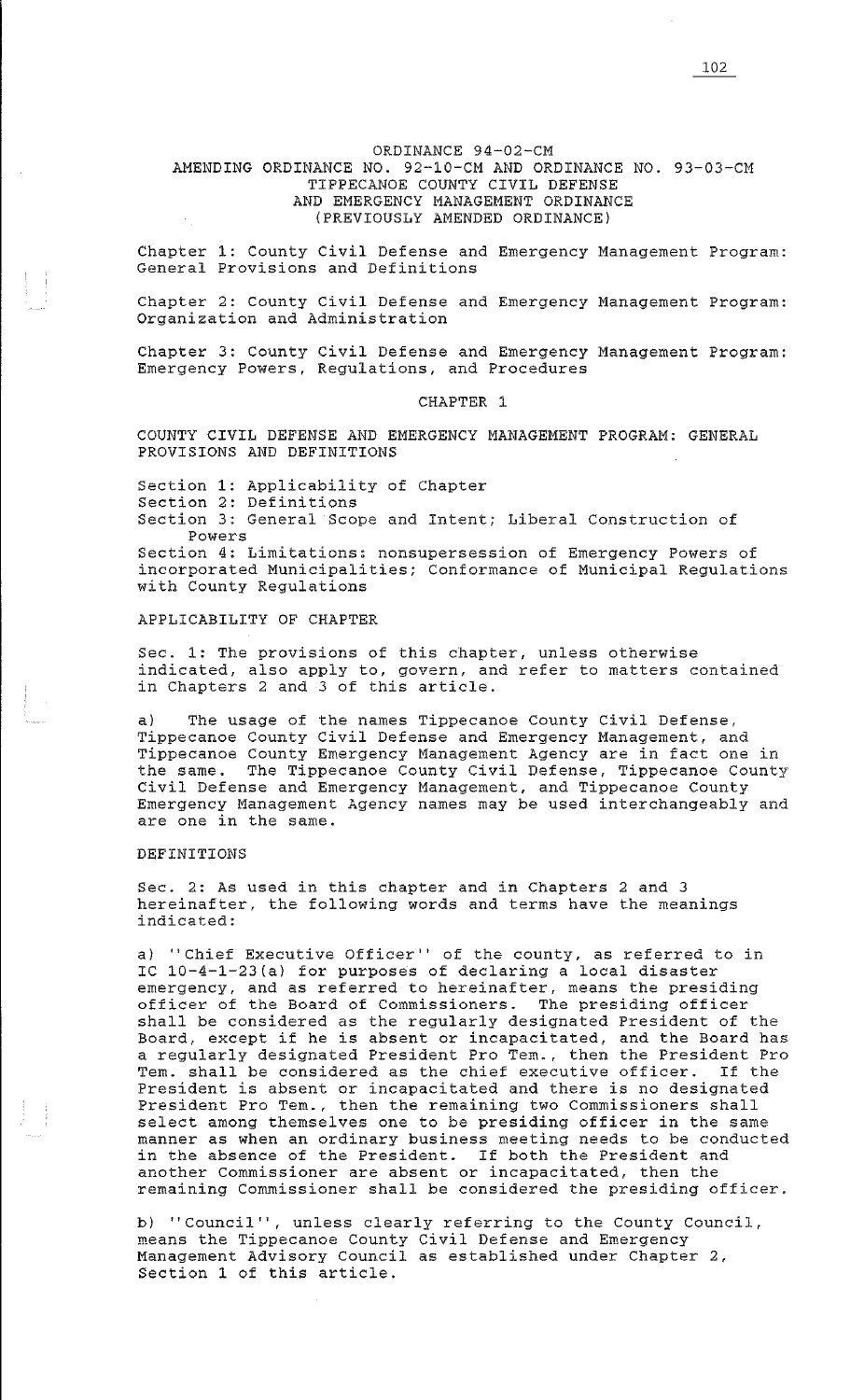c) ''Director'' refers to the county Director of Emergency Management as established and appointed pursuant to Chapter 2, Section 3 of this article.

d) "Emergency" shall mean a condition resulting from enemy attack, or other hostile from enemy attack, or other hostile action, or from natural disaster, or from manmade disasters, which cannot be handled by normal operating personnel or facilities.

e) ''Emergency management'' shall mean the preparation for and the execution of all emergency functions, other than functions for which the military forces are primarily responsible, for protection against and to minimize and repair injury and damage resulting from enemy attack, sabotage, or other hostile action or by natural disaster.

经事

f) "Emergency management volunteer" shall mean any person who serves without compensation in the Department of Civil Defense and Emergency Management including persons and private agencies or government units offering services to the county during emergency situations or mutual aid to other emergency services who request assistance.

g) ''Natural Disaster'' shall mean any condition affecting or threatening public health, welfare, or security as a result of flood, tornado, blizzard, or other natural cause.

h) "Techological Disaster" shall mean incidents such as severe fire, explosions, hazardous material spills, radiological problems which are beyond the control of regular forces.

i) "Man-made Disaster" shall mean any condition such as riots, strikes, insurrections or other civil disturbances.

j) ''Participating emergency service'' means:

1) any county department or agency designated by the Commissioner to participate in emergency activities pursuant to Chapter 2 Section 2(d); and

2) any department or agency of the state, another county, a municipality or other municipal corporation, or a volunteer organization designated to participate in the county's emergency management programs and activities pursuant to a cooperative or mutual aid agreement entered into pursuant to IC 10-4-1-9 and Chapter 2, Section 4(e) of this article.

k) ''Personnel'' means county officers and employees and emergency management volunteer, unless otherwise indicated.

GENERAL SCOPE AND INTENT LIBERAL CONSTRUCTION OF POWERS

Sec. 3: The general intent of Chapter 1 through 3 is to provide for all necessary and dispensable powers and procedure reasonably needed to prevent, cope with, or make more tolerable emergency conditions. For this and, all powers, both ministerial and discretionary, as conferred herein shall be liberally construed and shall be construed as intending to supplement and augment, and not to limit, any other powers or reasonable exercise of discretion which may ordinarily pertain to county officers, employees, department, and agencies.

LIMITATIONS: NONSUPERSESSION OF EMERGENCY POWERS OF COUNTY SHERIFF

Sec. 4: Nothing in Chapters 1 through 3 of this article is intended to supersede or delimit any statutory powers of the County Sheriff to determine, respond to, and provide for the control of public disasters and other emergency situations under the provision of IC 10-2-4-6 and 7.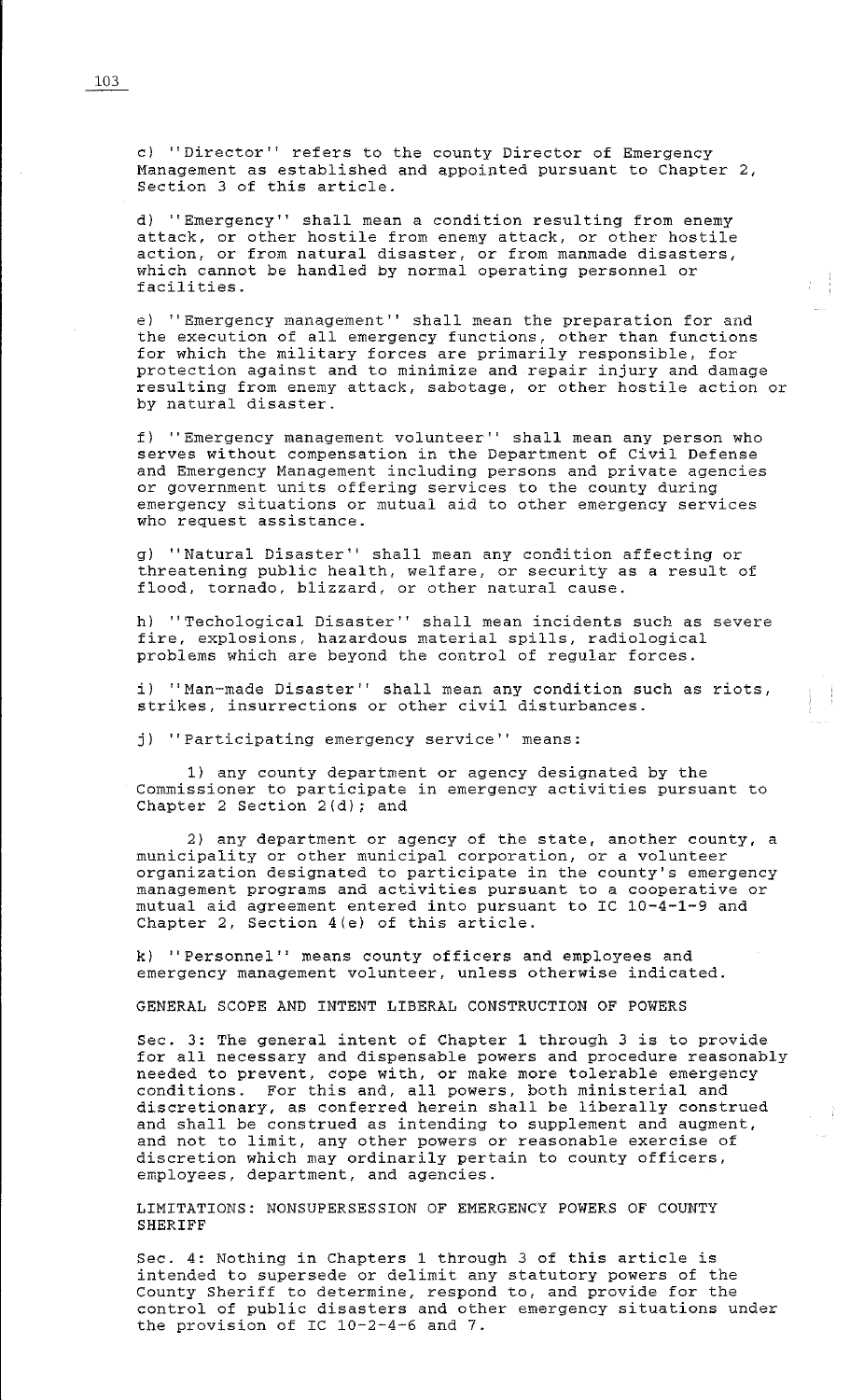Sec. 5: Nothing in Chapters 1 through 3 of this article is intended to supersede or delimit the powers of any incorporated municipality under IC 10-4-1-10 to adopt and implement emergency plans, and promulgate and enforce special emergency regulations and procedures in the advent of an actual emergency affecting such municipality. However, pursuant to I.C. 10-4-1-15, such regulations and procedures as promulgated by the municipal authorities may not be inconsistent with the Tippecanoe County Emergency regulations and procedures.

### CHAPTER 2

COUNTY CIVIL DEFENSE AND EMERGENCY MANAGEMENT PROGRAM; ORGANIZATIONS AND ADMINISTRATION OF DEPARTMENT OF CIVIL DEFENSE AND EMERGENCY MANAGEMENT

Sec. 1: Tippecanoe County Civil Defense and Emergency Management Advisory Council Established; Appointment and Terms of Members; Election of Officers

Sec. 2: Department of Civil Defense and Emergency Management Established; Organization and Constituency of the Department

Sec. 3: Director of Civil Defense and Emergency Management; Appointment Qualifications and Tenure

Sec. 4: Director of Civil Defense and Emergency Management; General Powers and Duties

Sec. 5: Deputy Director; General Powers and Duties

Sec. 6: Board of Commissioners; General Administrative Powers and Duties; Tests of Emergency Plans

Sec. 7: Qualifications and Appointment of Emergency Management Volunteers

Sec. 8: Departmental Personnel Administration; Status of Paid Employees; Establishment of Merit System if Federal Funding is Used

Sec. 9: Departmental Budgeting and Finance

Sec. 10: Emergency Operating Plan; Formulation Content and Adoption of Plan

Sec. 11: Countywide Department of Civil Defense and Emergency Management; Emergency Operating Plan and Related Official Powers

COUNTY CIVIL DEFENSE AND EMERGENCY MANAGEMENT ADVISORY COUNCIL ESTABLISHED; APPOINTMENT AND TERMS OF MEMBERS; ELECTION OF OFFICERS

Sec. 1: In accordance with IC 10-4-1-10(b), there is established a Tippecanoe County Civil Defense and Emergency Management Advisory Council which shall consist of a Maximum of 10 members, each of which shall be appointed by the Board of County Commissioners for 2-year terms, as follows:

a) One member shall be a member of the Tippecanoe County Council; b) One member shall be a member of the Tippecanoe County Board of Commissioners;

c) One member shall be a member of the Tippecanoe County Chamber of Commerce;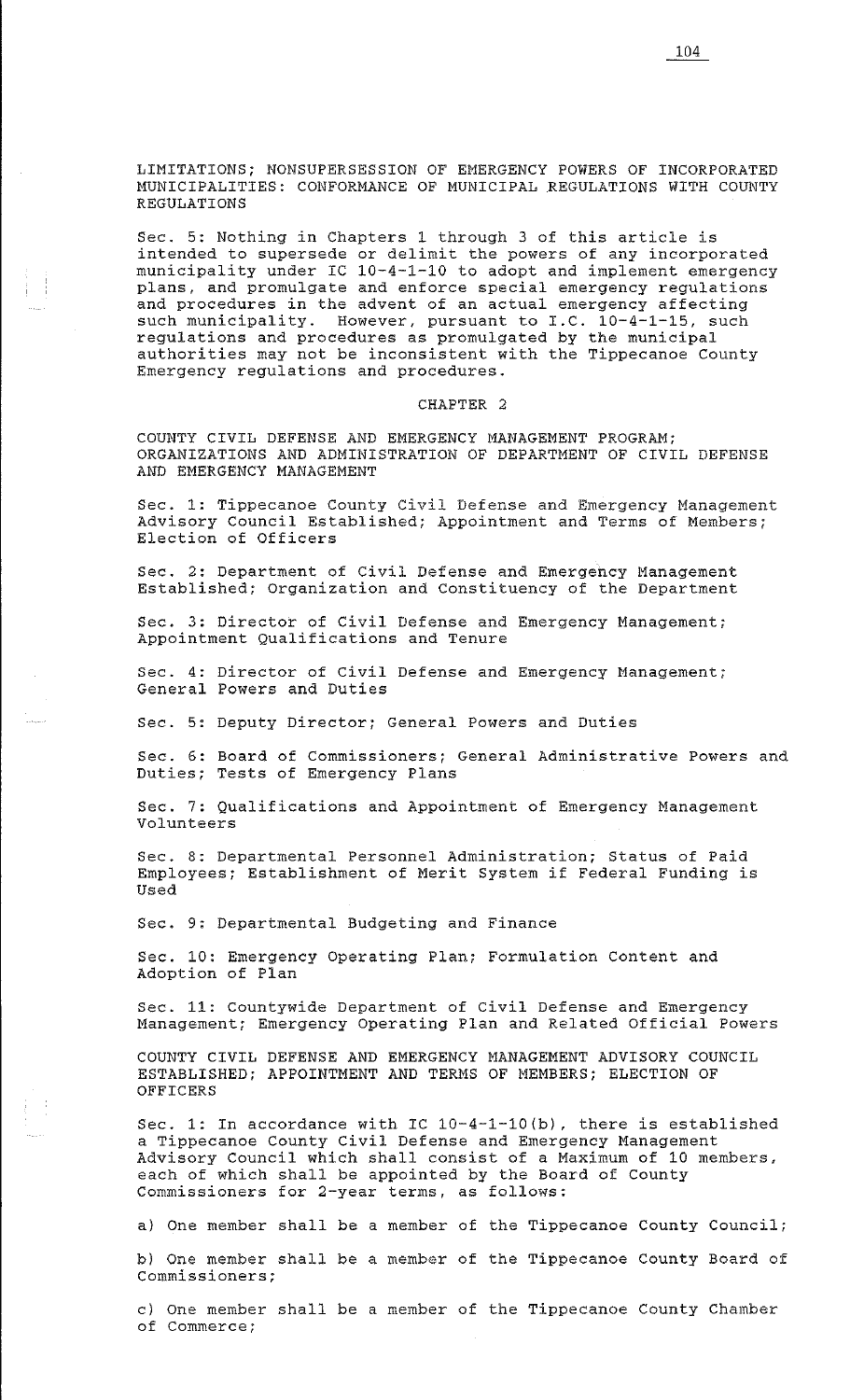d} One member shall be an appointee of the City of Lafayette as recommended by the Mayor of Lafayette;

e} One member shall be an appointee of the City of West Lafayette as recommended by the Mayor of West Lafayette;

f} One member shall be appointed representing each of northeast, southeast, southwest, and northwest quadrants of the county, such quadrants being determined by using the Tippecanoe County Courthouse as the center of the county as appointed by the Board of Commissioners. Each member appointed for each respective quadrant may be recommended by the various town boards located within that respective quadrant, if applicable.

The Advisory Council shall have a Chairman, Vice-Chairman, Recording Secretary, and Vice-Recording Secretary. Elections to be held in November of each year.

DUTIES OF CIVIL DEFENSE AND EMERGENCY MANAGEMENT ADVISORY COUNCIL. IC  $10-4-1-10$  (b)

The County Civil Defense and Emergency Management Advisory Council shall exercise general supervision and control over the Civil Defense and Emergency Management and disaster program of the County and shall select or cause to be selectged, a county Civil Defense and Emergency Management Director, who shall have direct responsibility for the organization, administration, and operation of the Civil Defense and Emergency Management program in the county; shall be responsible to the chairman of the Civil Defense and Emergency Management Advisory Council; and shall not hold any other local state government office.

a) The Advisory Council shall meet at least once quarterly.

b) Emergency meetings - When the Chairman, or in his absence the Vice-Chairman, is advised or determines an emergency exists, he may call an emergency meeting of the Advisory Council to evaluate what recommendations should be made to the County Commissioners. this emergency meeting may be called without public notice and need not be held in a public place, however, proper notice that such meeting took place must be made and the minutes of this meeting must be made public. A quorum at this meeting shall be those members present. In the event the nature of the emergency prevents travel to a meeting place, the Chairman, or in his absence the Vice-Chairman, may poll members by telephone. Proper notification that such telephone polling took place and a synopsis of discussions must be made public.

DEPARTMENT OF CIVIL DEFENSE AND EMERGENCY MANAGEMENT ESTABLISHED; ORGANIZATION AND CONSTITUENCY OF THE DEPARTMENT

Sec. 2: There is hereby established a Department of Civil Defense and Emergency Management within the executive branch of the county government for the purpose of utilizing to the fullest extent possible the personnel and facilities of existing county departments and agencies to prepare for and meet and emergency as defined in Chapter l, Section 2 of this article. The County Commissioners and Director of Civil Defense and Emergency Management shall be responsible for its organization, administration and operation. The department shall consist of the following:

a) an executive head of the Department of Civil Defense and Emergency Management, who shall be known as the Director of Civil Defense and Emergency Management appointed in accordance with Section 3;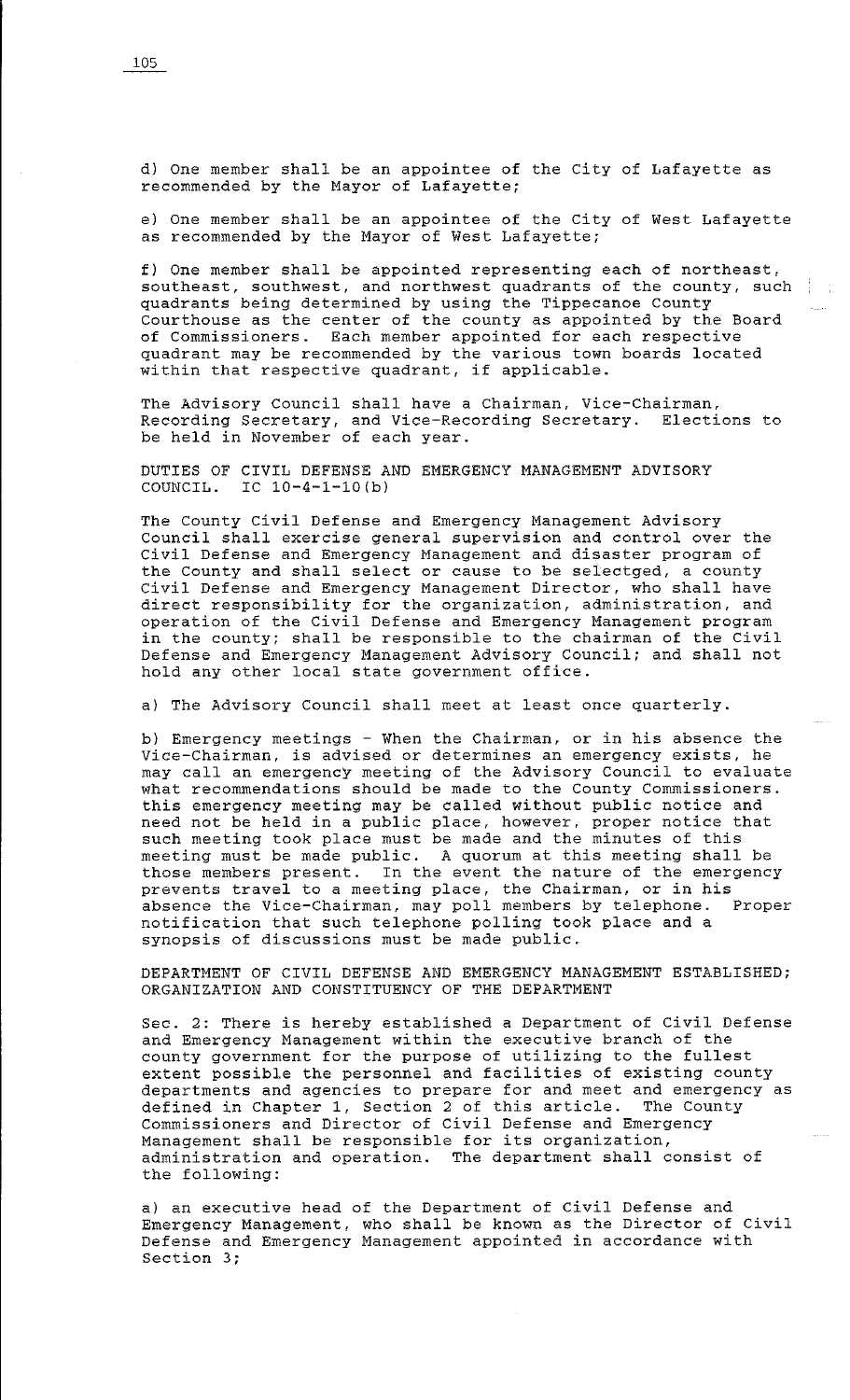b) a "Deputy Director" who shall be appointed by the Director with the approval of the Advisory Council;

c) emergency management volunteers, as deemed necessary and appointed by the Director in accordance with Section 7;

d) the employees, equipment, and facilities of all county departments and agencies suitable for, or adaptable to, emergency management and designated by the County Commissioners to participate in the emergency management activity;

e) staff officers with responsibility for Warning, Communications, Radiological, Health, Emergency Care, Police, Fire, and Light Rescue, Public Education, and Transportation, who may be appointed by the Director but which positions shall be, so far as possible, additional duty assignments to existing personnel; and

f) such assistants, clerical help, and other employees as deemed necessary to the proper functioning of the Department, who may be appointed by the Director.

However, notwithstanding any other provision of this section, no compensated position may be established within the Department of Civil Defense and Emergency Management nor any person appointed to such position, without the authorization of the County Council pursuant to IC 36-2-5-3(a) and the making of sufficient appropriations to pay such compensation. This provision does not give the County Council any power of approval over particular candidates for any positions, but refers only to their general statutory powers to determine the numbers of offices, deputies, and employees of county departments, classify positions, and adopt schedules of compensation. In addition, it is also the intent of this section that emergency management and disaster assignments shall be as nearly consistent with normal duty assignments as possible.

DIRECTOR OF CIVIL DEFENSE AND EMERGENCY MANAGEMENT; APPOINTMENT; QUALIFICATIONS AND TENURE

Sec. 3: The Board of Commissioners shall be responsible for the appointment of the Director. Said appointment shall be made after the candidates for Director have been interviewed by the County Civil Defense and Emergency Management Advisory Council and said County Civil Defense and Emergency Management Advisory Council and said County Civil Defense and Emergency Management Advisory Council has made its recommendations to the Board of Commissioners.

Qualifications for the Director will be determined by the Board of Commissioners with input from the Advisory Council, provided that pursuant to I.C. 10-4-1-10(d), the Director may hold no other local state, or federal office. The appointment of the Director shall be on an annual basis unless the Commissioners determine the Director to be incapable to fulfill his responsibilities, which shall include dereliction of duties (including failure to provide the State Civil Defense and Emergency Management Director required annual reports and documentation), malfeasance in office, incompetence, insubordination or deliberate disregard of the directives of superior county or state authorities, or physical or mental incapacity to perform his duties. In the event the Board of Commissioners fail to make its annual appointment, the then serving Director shall remain until such annual appointment is made.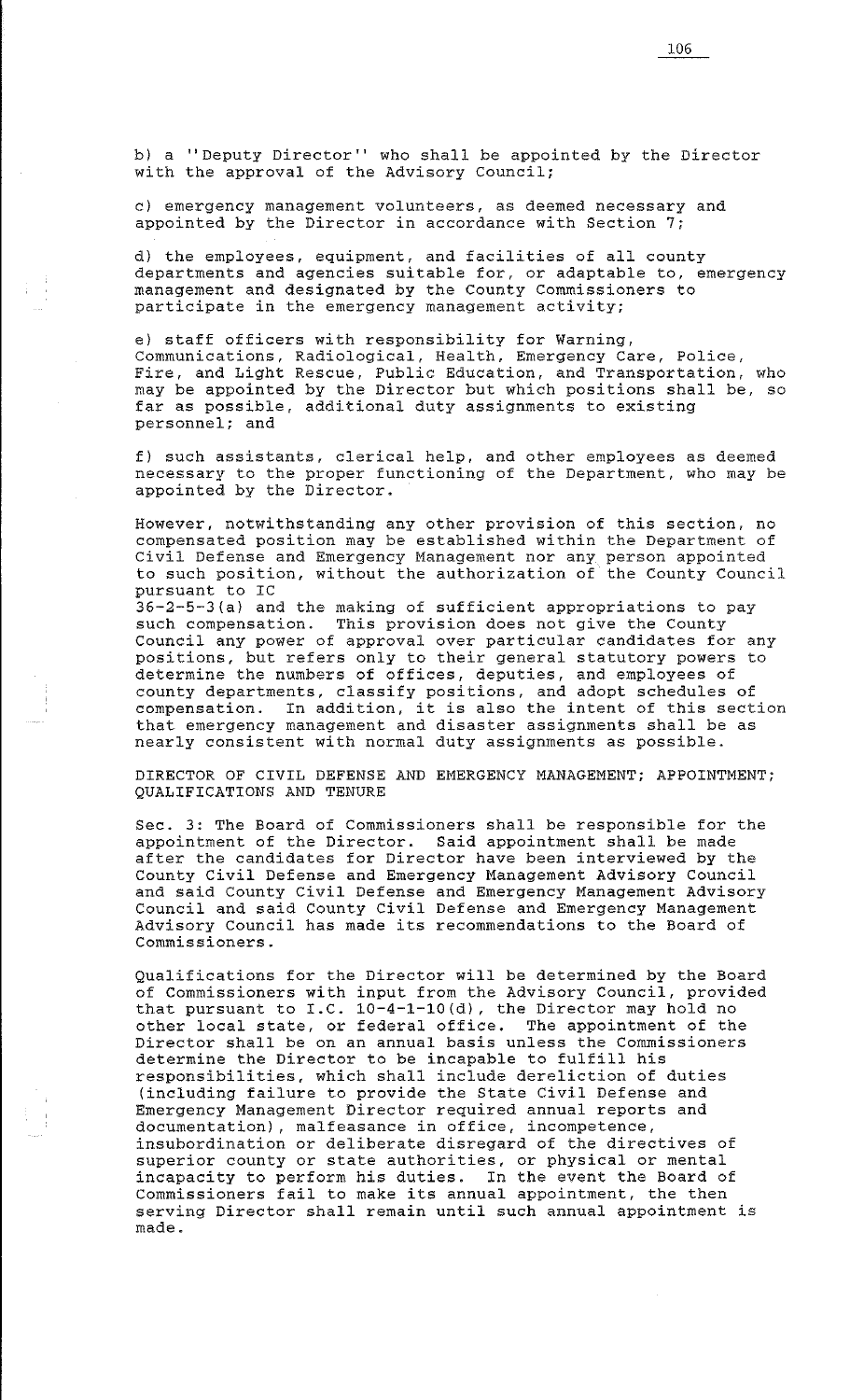DIRECTOR OF CIVIL DEFENSE AND EMERGENCY MANAGEMENT; GENERAL POWERS AND DUTIES

Sec. 4: The Director, subject to the direction and control of the Advisory Council and/or County Commissioners, shall be executive head of the Department of Civil Defense and Emergency Management and shall have responsibility for the organization, administration, and operation of the emergency management organization, including the following specific powers and duties:

a) The Director shall be responsible for public relations, information, and education regarding all phases of emergency management.

b. The Director shall be responsible for the development of a County Emergency Operating Plan, and upon adoption shall be responsible for such implementation, and revision of the plan as to maintain it on a current state of readiness at all times. This plan shall include all major cities within the county.

c) The Director shall coordinate, within Tippecanoe County, all activities for emergency management and shall maintain liaison and coordinate with all other affected agencies, public and private.

d) The Director shall coordinate the recruitment and training for volunteer personnel and agencies to augment the personnel and facilities of the county for emergency management purposes.

e) The Director may, with prior approval of the Advisory Council Chairman, seek, negotiate, and enter into (with the approval of the Advisory Council and then the approval or ratification of the Commissioners and to the extent consistent with the State Emergency Operations Plan and program) mutual-aid arrangements with other public and private agencies for emergency management purposes, and take all steps in accordance with such arrangements to comply with or take advantage thereof in the event of an actual emergency affecting the parties.

f) The Director may, with the approval of the Advisory Council and then the approval of the Commissioners, when such offer has been approved by the Governor, accept any offer of the Federal Government to provide for the use of the county any services, equipment, supplies, materials, or funds for emergency management purposes by way or gift, grant or loan.

g) The Director, with the approval of the Advisory Council and then the approval of the Commissioners, may seek and accept from any person, firm or corporation, any gratuitous offers to provide services, equipment, supplies, materials, funds, or licenses, or privileges to use real estate or other premises, to the county for emergency management purposes.

h) The Director may issue proper insignia and papers to emergency management workers and other people directly concerned with emergency management.

The Director, in addition to the powers and duties expressly provided above, shall be construed to have all powers and duties of a local civil defense and emergency management director as provided under IC 10-4-1. In particular, but not any limitation, the Director, through the Department of Civil Defense and Emergency Management, may perform or cause to be performed with respect to the county, any function parallel or analogous to those performed on a statewide basis by the Indiana Department of Civil Defense and Emergency Management under IC 10-4-1-4(1) of  $5(j)$ .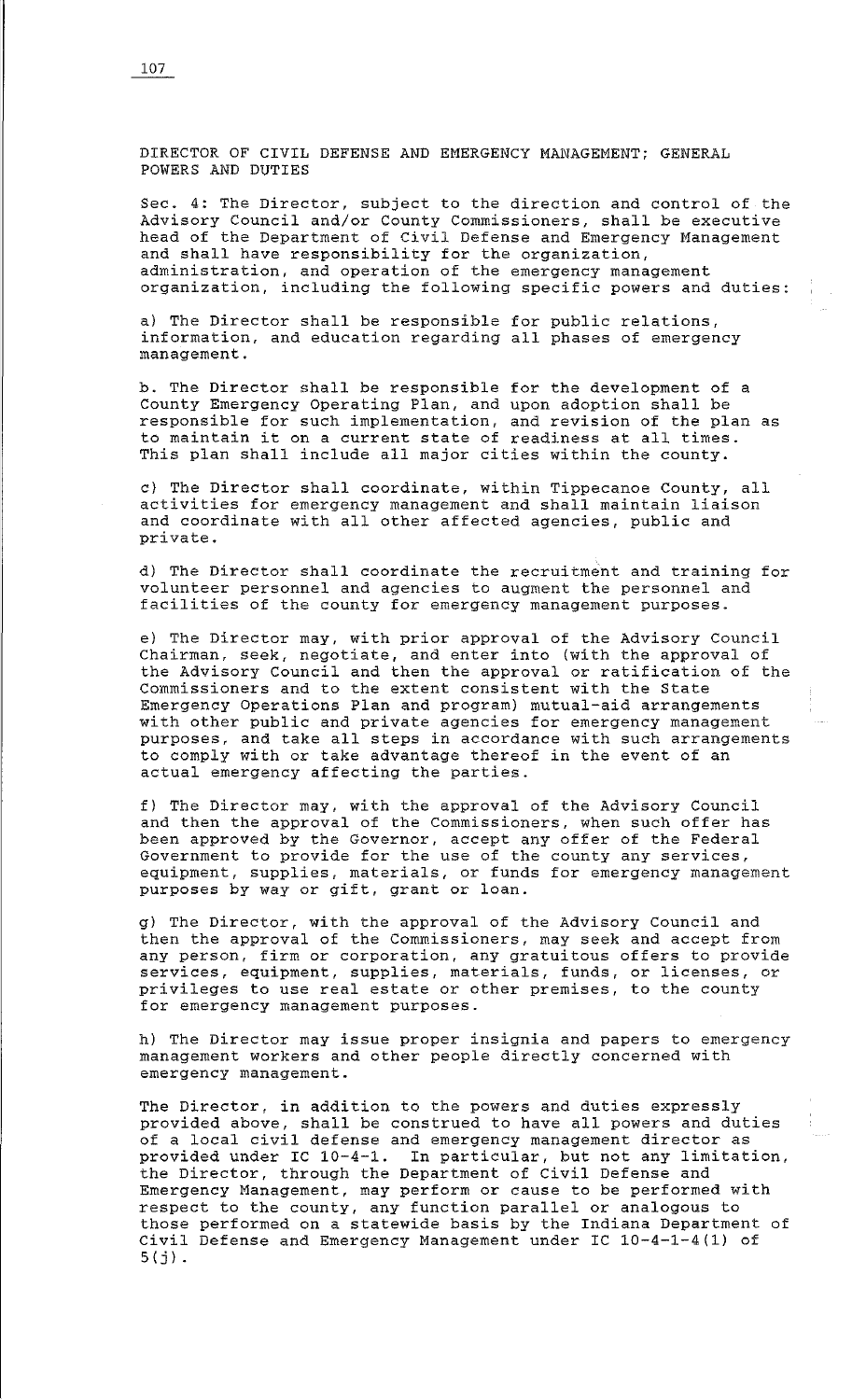#### DEPUTY DIRECTOR; GENERAL POWERS AND DUTIES

Sec. 5: If a Deputy Director has been appointed pursuant to Section 2(b) of this chapter, he shall during normal times, assist the Director in the performance of his duties. During an emergency, the Deputy Director shall assist the Director and fulfill the duties of the Director in the absence or inability of the Director to serve.

BOARD OF COMMISSIONERS; GENERAL ADMINISTRATIVE POWERS AND DUTIES; TESTS OF EMERGENCY OPERATIONS PLANS

Sec. 6: The powers and duties of the County Commissioners pertaining to emergency management in time of normal county operation are to:

a) maintain general supervision over the planning and administration for the Department of Civil Defense and Emergency Management;

b) adopt the emergency management and disaster plans; and

c) coordinate the emergency management activities and make assignments of emergency management activities to county forces in order to meet situations not covered in the normal duties and powers of such agencies. In addition the County Commissioners may take all necessary action to conduct tests of the emergency management plans. Emergency management tests may be conducted at any time with or without prior notification. All emergency tests conducted within the boundaries of Tippecanoe County shall be coordinated with the Department of Civil Defense and Emergency Management and the Tippecanoe County Sheriff's Department.

QUALIFICATIONS AND APPOINTMENT OF EMERGENCY MANAGEMENT VOLUNTEERS

Sec. 7: The Director shall make sure that all volunteer personnel meet the following qualifications before he/she is sworn in as a member:

a) be at least 18 years of age;

b) not convicted of a felony; and

c) complete and have on file an application form.

Upon satisfaction of the above requirements, the applicant is officially a member of the Tippecanoe County Department of Civil Defense and Emergency Management.

DEPARTMENTAL PERSONNEL ADMINISTRATION; STATUS OF PAID EMPLOYEES; ESTABISHMENT OF MERIT SYSTEM IF FEDERAL FUNDING IS USED

Sec. 8: In general, any paid employees of the Department of Cvil Defense and Emergency Management shall have the same employment status and shall be governed by the same uniform personnel policies, rules, and procedures that apply to other county employees. However, in the event that and during such times as the county emergency management program may hereafter be directly supported by federal funding, the Board of Commissioners shall adopt and implement a merit system applicable only to paid employees of the Department other than the Director. Such merit system shall conform to the standards and comply with other requirements as set forth in CPG 1-3: Federal Assistance Handbook: Emergency Management Direction and Control Programs (January, 1984) or subsequent editions thereof as may be in effect at the time.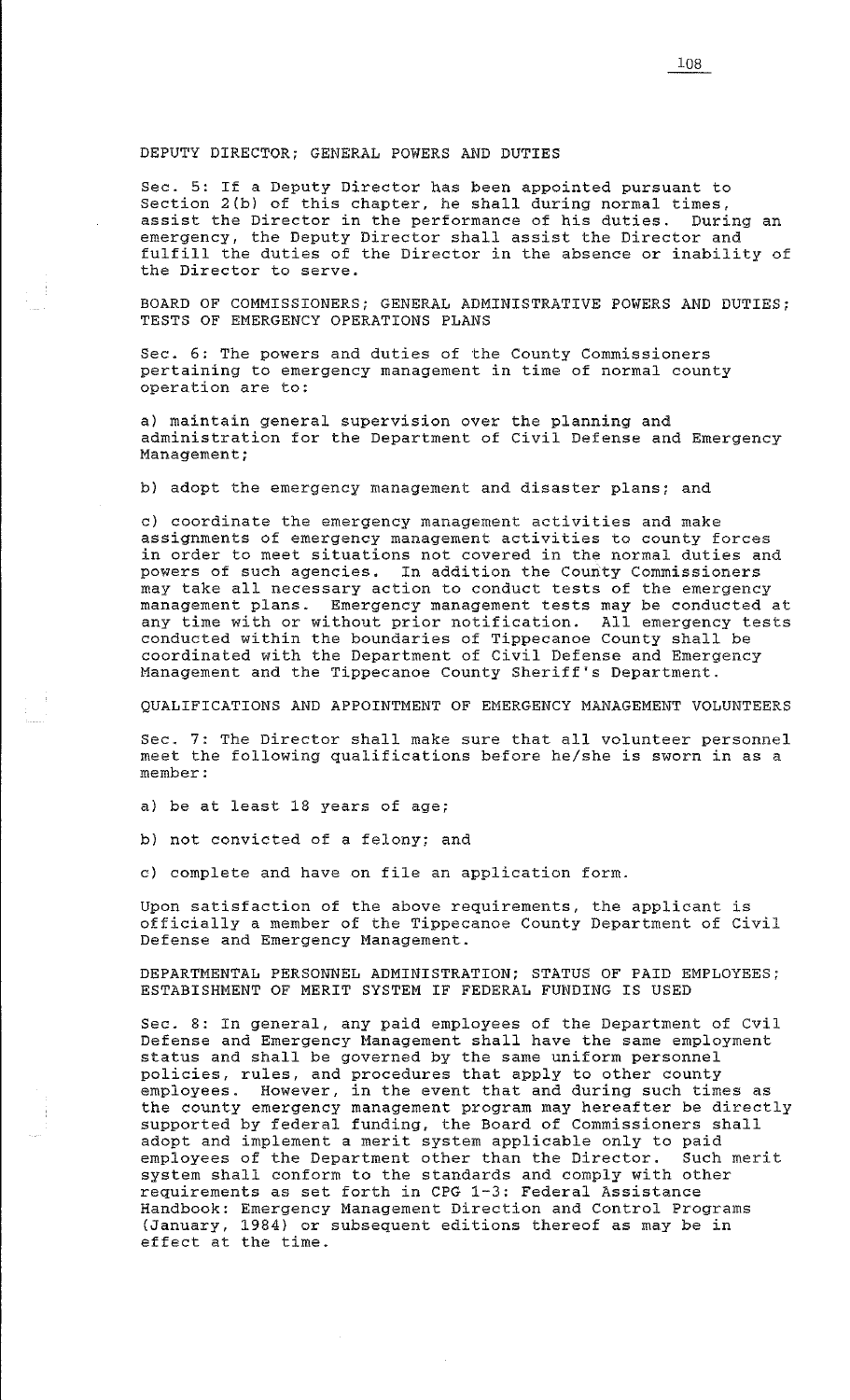#### DEPARTMENTAL BUDGETING AND FINANCE

Sec. 9: The Advisory Council shall advise the Director in the preparation of the budget. The County Council shall appropriate such funds as it may deem necessary for the purpose of emergency management. All funds appropriated or otherwise available to the Department of Civil Defense and Emergency Management shall be administered by the Director, subject to the approval of the County Commissioners, in the same manner as provided by law or ordinance for other county funds, except as otherwise provided under Chapter 3, Section 6, subsections (I) through (K) of this article.

CIVIL DEFENSE AND EMERGENCY MANAGEMENT EMERGENCY OPERATIONS PLAN; FORMULATION, CONTENT, AND ADOPTION OF PLAN

Sec. 10: A Tippecanoe County Emergency Operations Plan shall be adopted by resolution of the Tippecanoe County Commissioners. In the preparation of this plan, as it pertains to county organization, it is the intent that the services, equipment, facilities, and personnel of all existing departments and agencies shall be utilized to the fullest extent possible. The following content shall be adopted:

- a) Basic Plan to include:
	- 1. Purpose
	- 2. Situation/Assumption
	- 3. Concept of Operations
	- 4. Assignment of Responsibilities
	- 5. Direction and Control
	- 6. Continuity and Control
	- 7. Administration and Logistics
	- 8. Execution

The following annexes will be required:

A) Direction and Control (Warning and Communications)

- Bl Radiological Protection
- C) Law Enforcement
- D) Fire and Rescue
- E) Health and Medical
- F) Welfare
- G) Shelter
- H) Evacuation
- I) Public Works
- J) Resource and Supply

In addition, all participating emergency services who develop internal plans shall coordinate those plans with the Department of Civil Defense and Emergency Management in order to include such plans within the county comprehensive plan. When approved it shall be the duty of all county departments and agencies to perform the functions and duties assigned by the plan and to maintain their portion of the plan in a current state of readiness at all times.

COUNTYWIDE JURISDICTION OF DEPARTMENT OF CIVIL DEFENSE AND EMERGENCY MANAGEMENT, COUNTY EMERGENCY OPERATIONS PLAN, AND RELATED OFFICIAL POWERS

Sec. 11: Except as provided by Chapter l, Sections 4 and 5 of bec. II. BROCO as provided by emapper 1, beceiving 4 and 5 or Defense and Emergency Management, and the jurisdiction and applicability of the county's comprehensive emergency management and disaster plan as adopted pursuant to Section 10, and the exercise of any pwers of the chief executive officer of the county and the County Commissioners under Chapter 3 of this article, shall be comprehensive and inclusive countywide and effective in both the incorporated and unincorporated areas of the county.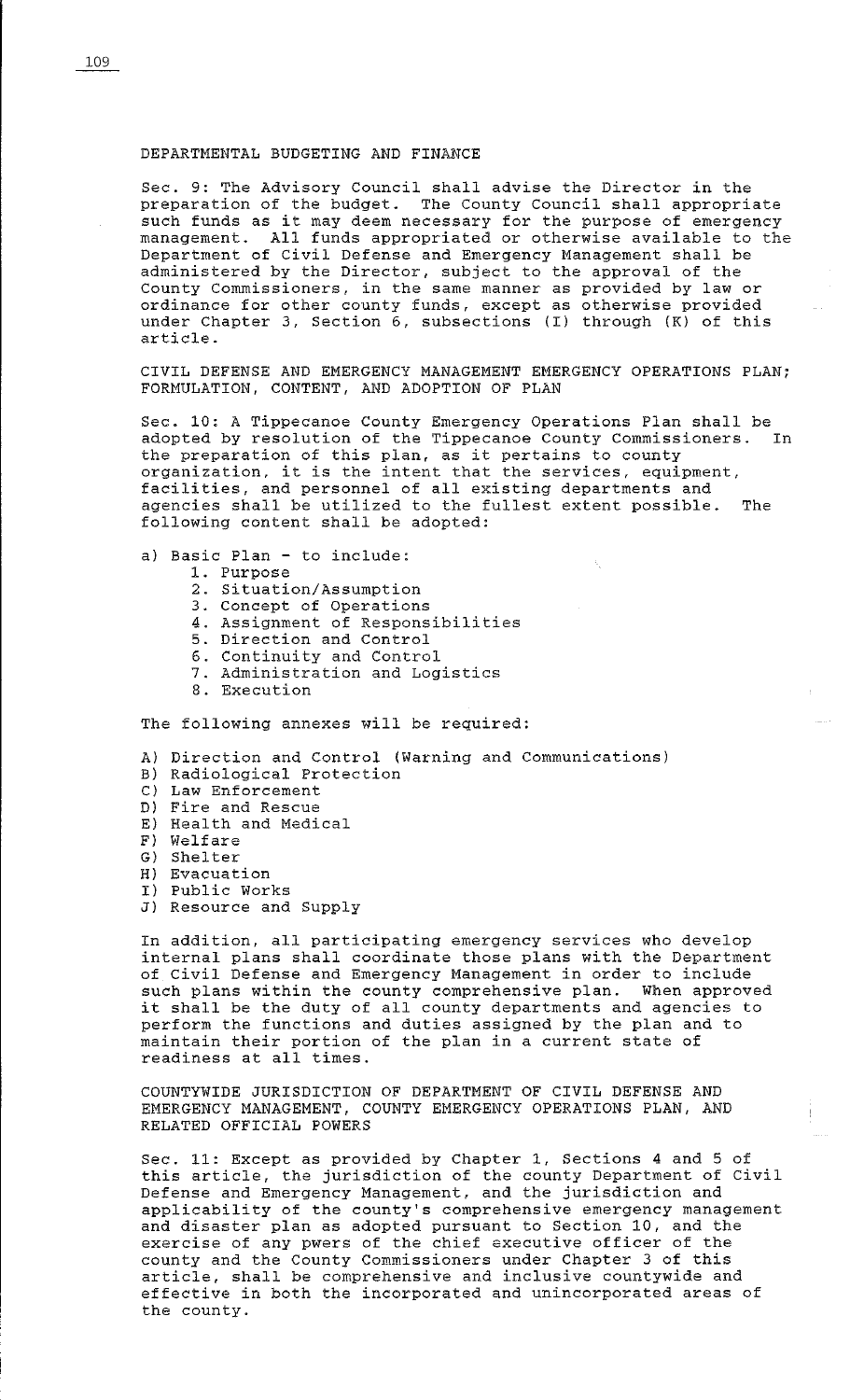# CHAPTER 3

COUNTY CIVIL DEFENSE AND EMERGENCY MANAGEMENT PROGRAM: EMERGENCY POWERS, REGULATIONS, AND PROCEDURES

Section 1: Applicability of Chapter

Section 2: Pre-disaster Responsibilities of Department of Civil Defense and Emergency Management

Section 3: Special Emergency Powers and Duties of Chief Executive Officer; Declaration of Local Disaster Emergency

Section 4: Special Emergency Powers and Duties of Chief Executive Officer; Convention of Emergency Meeting of Board

of Commissioners; Special Meeting Procedures Section 5: Special Emergency Powers and Duties of Chief Executive Officer; Plenipotentiary Powers in Absence of

Board Quorum

Section 6: Special Emergency Powers and Duties of Board of Commissioners

Section 7: Special Emergency Powers and Duties of Director of<br>Emergency Management; Recommendations to Commissioners on Emergency Management; Recommendations to Special Emergency Actions

Section 8: Special Emergency Powers and Duties of Director of Emergency Management; Power to Implement Emergency Plans During Presumptive State of Emergency; Rendering of Assistance by Department of Civil Defense and Emergency Management Section 9: General Duties of County Officers and Employees During Emergency State

Section 10: Priority of Emergency Orders, Rules, and Regulations

Section 11: Noncompliance with Emergency Orders, Rules, and Regulations; Obstruction or Impersonation of Emergency

Management Authorities; Penalties and Enforcement Section 12: Limitation of Liability during State of Emergency of Emergency Management Tests or Exercises Section 13: Reimbursement for Use of Property Commandeered during Emergency

# APPLICABILITY OF CHAPTER

Sec. 1: This chapter applies whenever:

a) a state of emergency affecting all or part of the county has been declared by the Governor pursuant to IC 10-4-1-7;

b) a state of emergency affecting all or part of the county has been declared by the chief executive officer of the county pursuant to IC 10-4-1-23(a) and Section 2 of this chapter;

c) a presumptive state of emergency is deemed to exist affecting all or part of the county causing the Director to invoke and implement emergency plans and procedures in accordance with Section 8 of this chapter; or

d) when the Board of Commissioners has implemented a test of the county's emergency plans and procedures in accordance with Chapter 2, Seciton 6 of this article, to the extent necessary or dispensable to such test.

PRE-DISASTER RESPONSIBILITIES OF DEPARTMENT OF CIVIL DEFENSE AND EMERGENCY MANAGEMENT

Sec. 2: The Department of Civil Defense's primary pre-disaster responsibility shall be the warning function as prescribed in the warning plan, and emergency communications as prescribed in the communications plan for the entire county, including all cities and towns.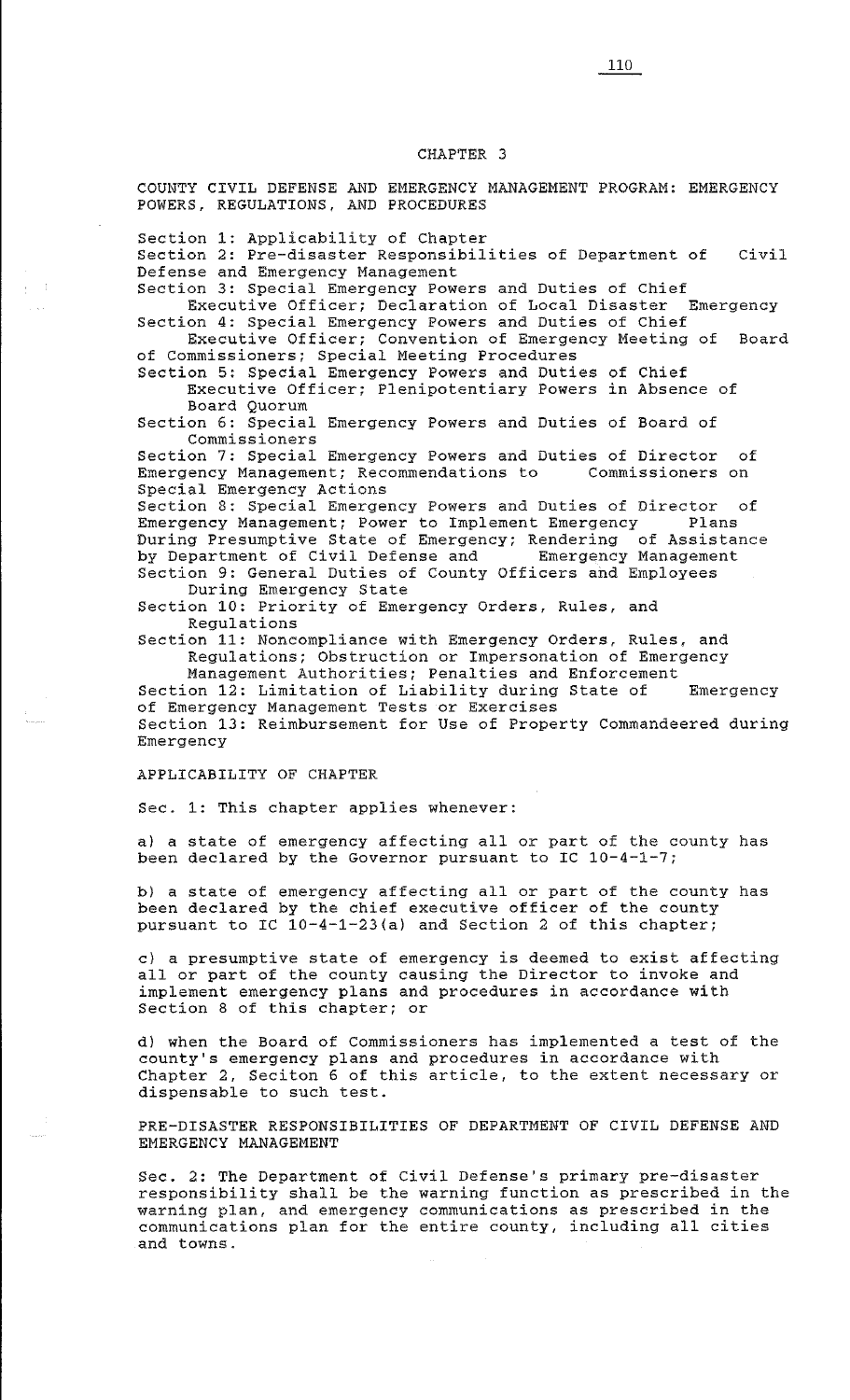SPECIAL EMERGENCY POWERS AND DUTIES OF CHIEF EXECUTIVE OFFICER; DECLARATION OF LOCAL DISASTER EMERGENCY

Sec. 3: In the event of actual or threatened enemy attack or disaster affecting the county, the chief executive officer of the county may declare a local disaster emergency pursuant to IC 10- 4-1-23 (a) for any period not to exceed 7 days. The declaration shall be in writing and indicate the nature of the disaster and shall be in writing and indicate the hature of the disaster and<br>the conditions which have brought it about, and the area or areas threatened and to which the state of emergency applies (which may include the entire county or only designated parts thereof). The declaration shall be filed in the offices of the County Clerk, the County Auditor, and the clerk of any incorporated municipality included in the declared disaster area and shall be announced or disseminated to the general public by the best means available. However, the declaration is not invalidated nor ineffective if any of the filing and dissemination requirements cannot be complied with due to the prevailing adverse circumstances. Such a declaration is not necessary if the Governor, pursuant to IC 10-4-1-7, has already proclaimed a statewide or areas state of emergency including the county.

SPECIAL EMERGENCY POWERS AND DUTIES OF CHIEF EXECUTIVE POWERS AND DUTIES OF CHIEF EXECUTIVE OFFICER; CONVENTION OF EMERGENCY MEETING OF BOARD OF COMMISSIONERS; SPECIAL MEETING PROCEDURES

Sec. 4: As soon as possible after a disaster emergency affecting the county is declared either by the Governor or by the chief executive officer of the county, the chief executive officer of the county shall convene a meeting of the County Commissioners to perform their legislative and administrative functions as the situation may demand. If the chief executive officer fails or is unable to perform the above duty, the meeting shall be convened by some other member of the Board of Commissioners, or by the Auditor or the successively empowered county officers, in accordance with IC 36-2-2-S(a). Any such meeting of the Commissioners shall automatically be deemed an emergency meeting subject only to such procedural provisions of law as govern emergency meetings of County Commissioners, including relaxation of any applicable notice requirements pursuant to IC 5-14-1-5- 5 (d), and may be held in any convenient and available place. The meeting shall continue without adjournment for the duration of the disaster emergency, but may be recessed for reasonable periods of time as necessary and permitted by the circumstances.

SPECIAL EMERGENCY POWERS AND DUTIES OF CHIEF EXECUTIVE OFFICER; PLENIPOTENTIARY POWERS IN ABSENCE OF BOARD QUORUM

Sec. 5: In the event that a quorum of the Board of Commissioners cannot be assembled for purposes of the meeting required under Section 4 of this chapter, the chief executive officer of the county shall be considered a plenipotentiary representative of the Board and shall have all powers and may take all actions of the full Board under Section 6, subsections (b) through (m) of this chapter until the assemblage of a quorum is possible.

SPECIAL EMERGENCY POWERS AND DUTIES OF BOARD OF COMMISSIONERS

Sec. 6: At the meeting convened under Section 4, the Commissioners may exercise any of their normal executive and legislative powers to the extent related to the emergency and necessary to deal therewith. In addition, however, they may also exercise any of the following special and extraordinary powers:

A) The Commissioners may extend the period of state of emergency declared by the chief executive officer pursuant to Section 3 to last more than 7 days if necessary.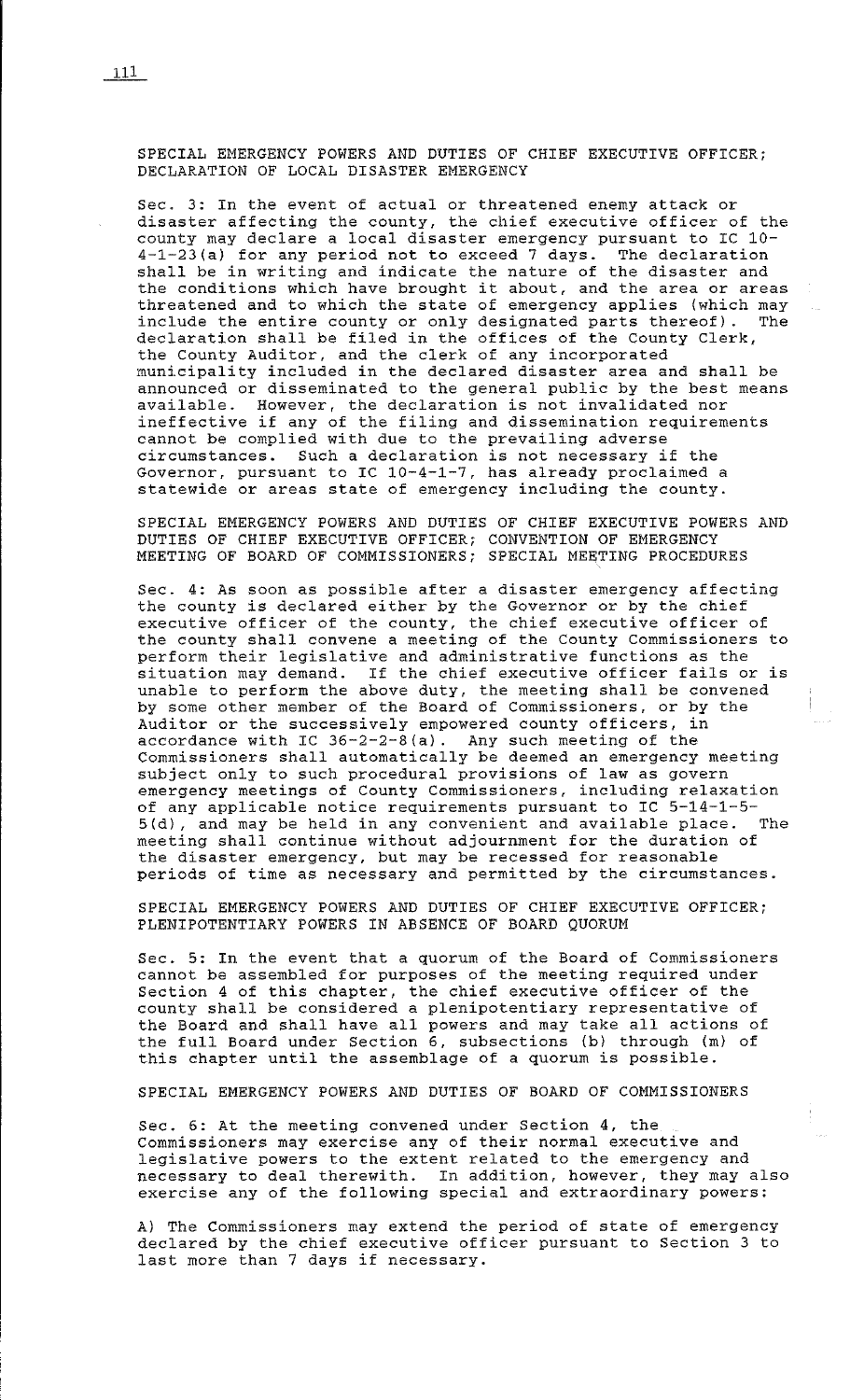B) The Commissioners may terminate the state of emergency, except for a state of emergency proclaimed by the Governor.

C) The Commissioners may order the activation and implementation of the county's comprehensive emergency management and disaster control plan that has been adopted pursuant to Chapter 2, Section 10, of this article, or such several component parts thereof as may be relevant to the emergency.

D) The Commissioners may assemble and utilize emergency management forces, including personnel of the Department of Civil Defense and Emergency Management, participating emergency services, and any other forces at the disposal of the Commissioners hereunder for emergency management purposes.

E) The Commissioners may order volunteer forces to the aid of the county, state, or political subdivisions thereof as soon as<br>practicable. Those volunteer forces will be under the dire Those volunteer forces will be under the direction of the Department of Civil Defense and E mergency Management.

F) The Commissioners may, to the extent permitted by IC 10-4-1-25 and subject to its provisions, command services from and/or requisition the use of equipment, facilities, supplies, or other property belonging to other organizations, corporations or private persons as necessary to control the emergency and protect and provide for the public safety and welfare.

G) The Commissioners may order the evacuation of all or part of the population from stricken areas of the county, and prescribed routes, modes of transportation, and destinations for such evacuation.

H) The Commissioners may make provision for availability and use of temporary emergency housing, which housing need not necessarily comply with any minimum housing standards, building or zoning regulations, etc., which would govern the use and location of premises for housing purposes during normal times.

I) The Commissioners may suspend, for the duration of the state of emergency (or for a lesser period as they determine), any provisions of or procedures prescribed by ordinances of the county if they would be impractical during the emergency, would interfere with the implementation and carrying out of emergency plans, or would be detrimental to actions which are necessary to protect the public safety and welfare; provided, however, that except in accordance with subsection j hereinafter the Commissioners may not suspend any provisions of ordinances or procedures which are mandated by statute.

J) In the event of enemy attack, or when the state of emergency has been proclaimed by the Governor, the Commissioners may also in accordance with IC 10-4-1-lO(j) (5) waive any procedures or requirements of statute, or of county ordinances reflecting statutory requirements and mandates, and pertaining to the appropriation and expenditure of public funds, the incurrence of obligations, the performance of public works, the entering into contracts, the employment of permanent or temporary workers or utilization of volunteer workers, the rental of equipment, or the purchase and distribution of supplies, materials and facilities.

K) The Commissioners may assign special emergency duties and functions to any county officers, departments, and agencies irrespective of their usual duties and functions, and any unexpended and unencumbered monies budgeted and appropriated for the operation of such offices, departments, and agencies and not dedicated by law to different and specified purposes may, within the scope of each major budget and appropriation category (major object classification) , be utilized and expended for the purpose of carrying out such special emergency duties and functions.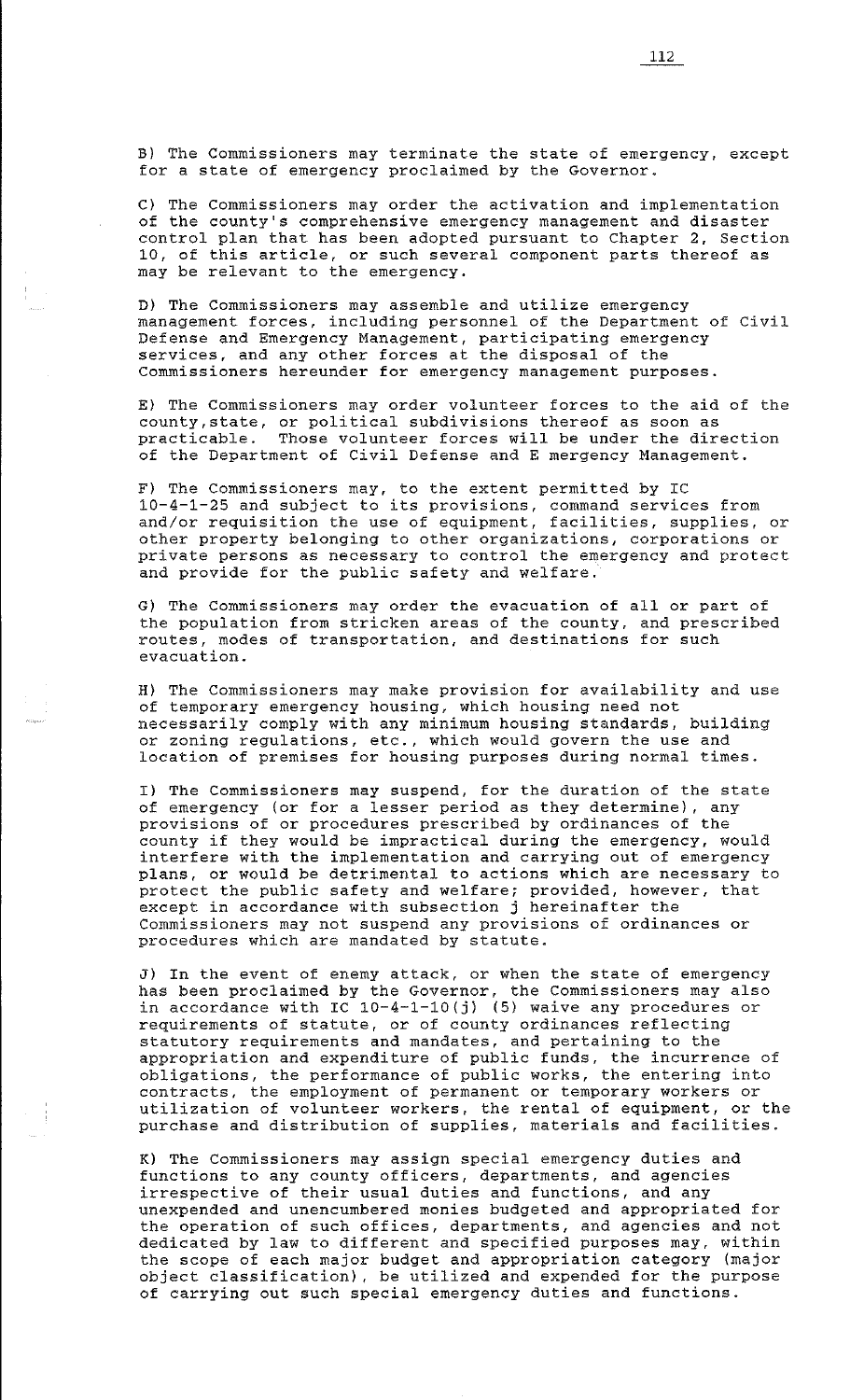L) The Commissioners may make and promulgate such emergency regulations as may be deemed necessary to protect life and property, preserve order, conserve critical resources, or implement and carry out the provisions of the county's or state's disaster plans, including but not limited to the power to order the roads closed, establish curfews, close business, or any action that they deem necessary to save lives and recover from a declared emergency. This power also includes the power to supplement, modify, or suspend any general contingency regulations which may have been incorporated as part of the county's previously adopted Emergency Operations Plan. Any emergency regulations adopted under this subsection shall not be effective until promulgated, which promulgation shall be by written filing in the offices of the County Clerk and County Auditor as required by IC 10-4-1-15(b), provided however, that should such filing be impossible because of the emergency situation, such regulations shall be effective and enforceable notwithstanding. Such regulation shall have the full force of law and shall be enforceable by any police officer in accordance with IC 10-4-1-17.

M) The Commissioners may request the state or the United States or their agencies and political subdivisions to send aid (including financial assistance) if the situation is beyond the control of the regular and emergency county forces and resources.

All actions and regulations under this section may be by executive order, and need not be made or adopted by ordinance or resolution, but shall be consistent with the subordinate to any actions, orders, or regulations made by the Governor or a state accrono, cracro, or regulations made by the covernor.

SPECIAL EMERGENCY POWERS AND DUTIES OF DIRECTOR OF CIVIL DEFENSE AND EMERGENCY MANAGEMENT; RECOMMENDATIONS TO COMMISSIONERS ON SPECIAL EMERGENCY ACTIONS

Sec. 7: It shall be the duty of the Director to make recommendations and advise the Board of Commissioners or the chief executive officer on any actions which would be necessary or desirable to take under Section 6 of this chapter in the event of an emergency.

SPECIAL EMERGENCY POWERS AND DUTIES OF DIRECTOR OF CIVIL DEFENSE AND EMERGENCY MANAGEMENT; POWER TO IMPLEMENT EMERGENCY OPERATIONS PLANS DURING PRESUMPTIVE STATE OF EMERGENCY; RENDERING OF ASSISTANCE BY DEPARTMENT OF CIVIL DEFENSE AND EMERGENCY MANAGEMENT

Sec. 8: In the event that an emergency clearly exists or is imminent within the county, and a state of emergency has not been declared by the Governor nor is any person having the powers of the chief executive officer of the county present to declare such an emergency pursuant to Section 3 of this chapter, the Director an omorgency parsume to section of the enaptor, the sirce. may comporarity presume and existence of a seate of emergency<br>even though not officially declared and may, as his own judgment dictates, invoke, implement, and carry out such provisions of the county's adopted comprehensive emergency management and disaster control plan as are necessary to cope with the emergency and protect the public safety and welfare, and shall be construed to have all powers necessary and dispensable to doing so to the extent not specifically limited by statute or specifically limited herein, until such time as a chief executive officer becomes available. This section also applies to the Deputy Director to the extent that the Deputy Director is required to assume the duties of the Director, as provided by Chapter 2, assume the dutres of the birector, as provided by that<br>Section 5 of this article, in the latter's absence or incapacitation during the emergency. Assistance from the Department of Civil Defense and Emergency Management may be rendered without a declaration of an emergency in order to assist local emergency servies in time of need.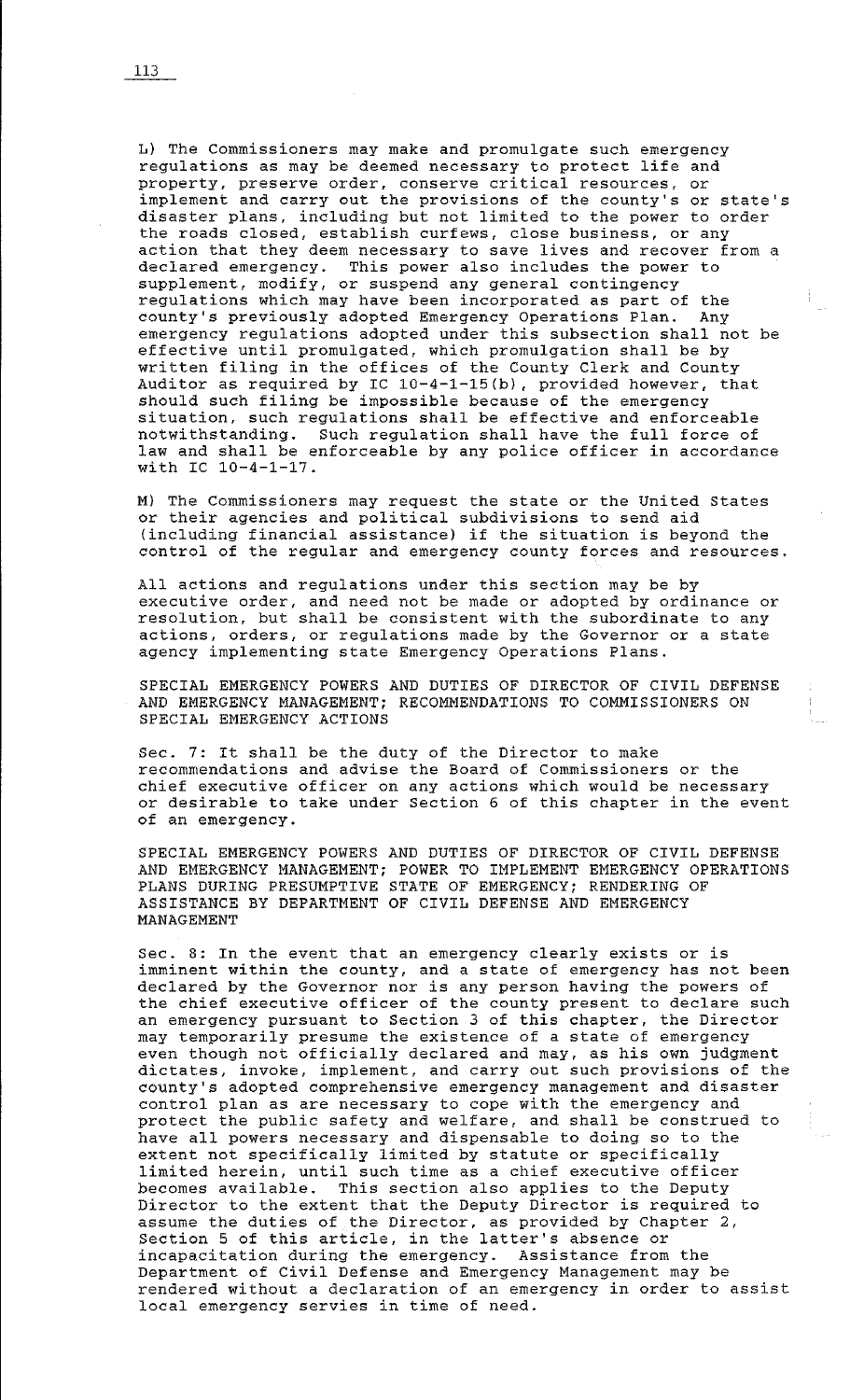GENERAL DUTIES OF COUNTY OFFICERS AND EMPLOYEES DURING EMERGENCY

Sec. 9: All officers and employees of the county shall cooperate with and give active support to the County Commissioners and the County Civil Defense and Emergency Management Director in all emergency management operations, and shall comply with all orders of the County Commissioners an (sic) County Civil Defense and Emergency Management Director issued pursuant to this chapter.

PRIORITY OF EMERGENCY ORDERS, RULES, AND REGULATIONS

Sec. 10: At all times when the orders, rules, and regulations made and promulgated pursuant to this chapter shall be in effect, they supersede all existing ordinances, orders, rules, and regulations insofar as the latter may be inconsistent therewith.

NONCOMPLIANCE WITH EMERGENCY ORDERS, RULES, AND REGULATIONS: OBSTRUCTION OR IMPERSONATION OF EMERGENCY MANAGEMENT AUTHORITIES; PENALTIES AND ENFORCEMENT

Sec. 11: Whenever this chapter applies as provided in Section l, sec. II: whenever this chapter applies as provided in section<br>it shall be unlawfule and a penal ordinance violation for any person to:

A) willfully obstruct, hinder, or delay the Commissioners, the Director of Civil Defense and Emergency Management, participating emergency services, authorized emergency management volunteers, or other authorities from implementing, carrying out, and enforcing emergency plans and procedures;

B) fail to observe, abide by, and comply with any emergency management duties, orders, regulations, and procedures as made applicable to such person by the appropriate authorities; or

C) falsely wear or carry identification as a member of the county Department of Civil Defense and Emergency Management, or to otherwise falsely identify or purport himeself to be a county emergency management authority.

Any regular or reserve police officer of the State of Indiana or any reguiar of reserve poirce officer of the state of indiana carry reguiar of the county Department of Civil Defense and Emergency Management or a participating emergency service, is hereby empowered to issue and serve a civil citation against any person found to be committing an offense described above. Any person who commits an offense as described above shall be liable to a fine of \$2,500.00; such fine to be subject, however, to the discretion of the court of jurisdiction.

LIMITATION OF LIABILITY DURING STATE OF EMERGENCY OR EMERGENCY MANAGEMENT TESTS

Sec. 12: The county, its assigned personnel, and participating emergency services, shall be held blameless and without emergency services, shart be herd brameress and wrinout<br>responsibility for the loss of life or injury to persons or the destruction of any property during an emergency management test or emergency as performed under the direction of the Civil Defense and Emergency Management Director.

(Complier's Note: For the statutory basis of the above section, see IC  $10-4-1-8$  (a). IC  $10-4-1-18$  (c) also limits the tort liability of private persons who volunteer the use of their property for emergency management purposes or tests.)

REIMBURSEMENT FOR USE OF PROPERTY COMMANDEERED DURING EMERGENCY